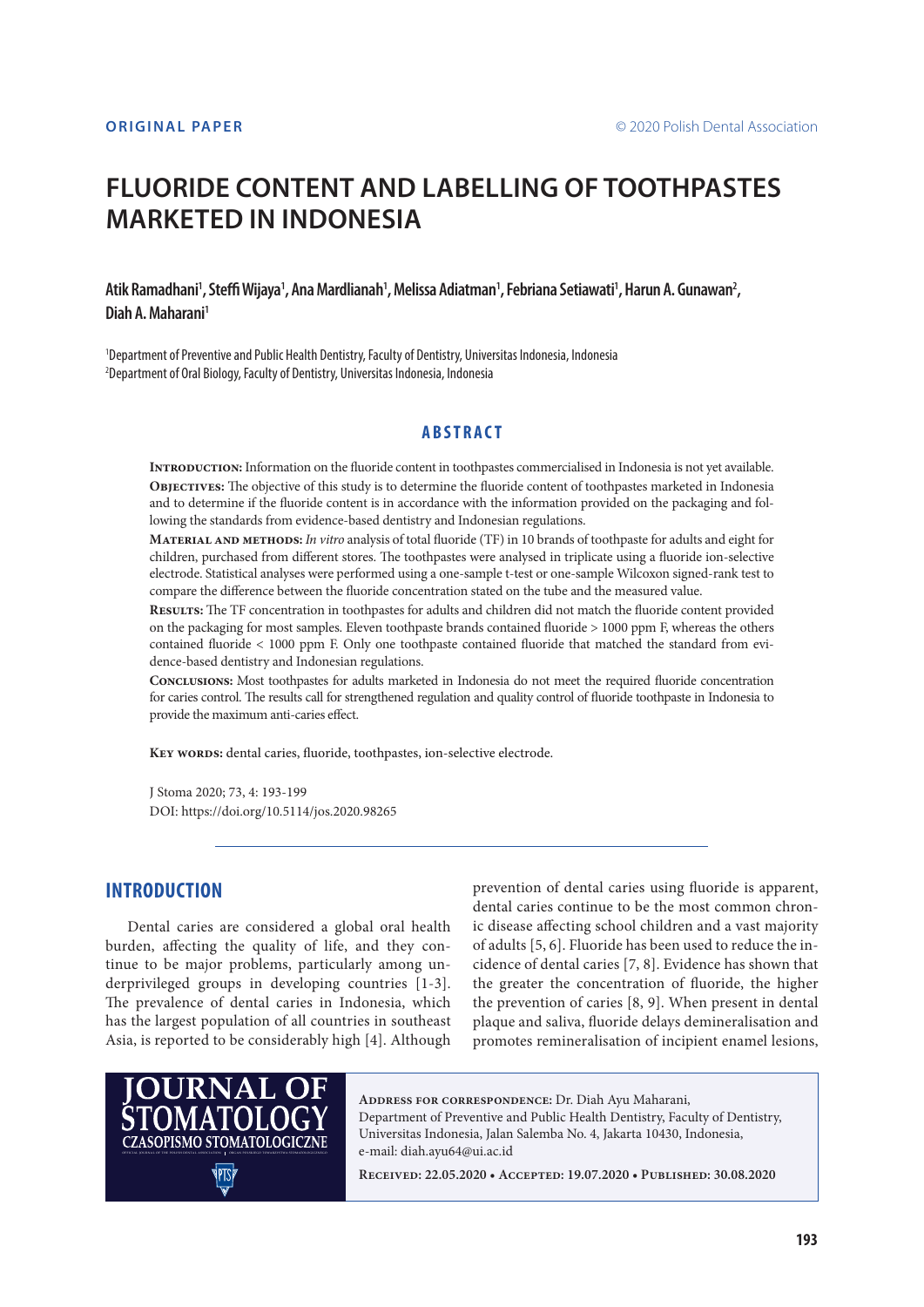and it also inhibits cariogenic bacterial metabolism that produces acid from sugars [7].

The most widely used method in all countries to prevent caries for all ages is through the use of fluoride toothpaste. The effectiveness of toothpaste is influenced by the concentration and quantity of toothpaste, the rinsing regimen, and brushing behaviour [10]. There are three forms of fluoride in toothpaste: total fluoride (TF), total soluble fluoride (TSF), and fluoride ion (FI) [11]. A minimum concentration of 1000 ppm of TSF is needed for a toothpaste to have adequate anti-caries property [9]. An appropriate amount of fluoride concentration should be used by children of all ages to prevent dental fluorosis. Children from first tooth eruption up to six years of age, and children older than six years should use 1000 ppm and 1450 ppm fluoridated toothpaste, respectively, under their parents' supervision [12]. Over-the-counter toothpaste is currently available with concentrations ranging from 700 to 1500 ppm, and those with 2800 and 5000 ppm are available on prescription [13]. In Indonesia, guidelines say that the total fluoride (TF) concentration in toothpaste must not exceed 0.15% or 1500 ppm, and fluoride content should be accurately labelled on the tube and on the carton [14].

Despite its benefits, fluoride toothpaste is considered a risk factor for dental fluorosis. Ingesting pea-sized amounts or more of fluoride toothpaste can lead to mild fluorosis [15]. Moreover, manufacturers, perhaps driven by consumer demand, have identified several purposes of tooth brushing, such as whitening, preventing gingivitis, and freshening breath, as well as to cope with dentin hypersensitivity. To deliver these benefits, some formulations must be optimised, whereas manufacturers can be unaware of the effects of fluoride delivery [16]. Therefore, it is important to assess the fluoride concentration in toothpaste marketed in Indonesia.

## **OBJECTIVES**

The aim of this study is to evaluate the content of TF available in toothpastes commercialised for children and adults in Indonesia considering its anti-caries potential, as well as to discuss the recommendations for fluoride toothpastes intended for adults and children based on the best available evidence and to analyse the country's guidelines regarding the quality of toothpaste.

## **MATERIAL AND METHODS**

This is an *in vitro* study to determine the TF available in toothpaste samples. Ethical clearance of this study was attained. A total of 60 over-the-counter toothpastes with fluoride content printed on the packaging were identified. Ten toothpastes commercially intended for adults and eight brands for children were randomly purchased from supermarkets and drugstores in Indonesia. The sampling was based on toothpastes that were the most used and easiest to obtain, and with packaging that includes information on the fluoride concentration [17]. The toothpastes were coded with letters from A to R to allow blinded analysis, and they were analysed before their expiration dates. The fluoride analysis was conducted using an ion-selective electrode [18, 19].

The analyses were carried out according to a protocol modified from the manufacturer's instruction (Metrohm ISE Application Note I-1) [20]. Briefly, 0.5 g of each toothpaste was vigorously homogenised in 0.5 ml of deionised water and 0.5 ml of 2 M HCl. The suspension was heated at 90°C for 1 min to hydrolase MFP ions to F ions and to dissolve abrasive bound InF. The resulting suspension was cooled at room temperature, quantitatively transferred into a plastic beaker, and diluted with 100 ml of deionised water. To measure the fluoride concentration, a reaction mixture was prepared consisting of 5 ml of sample suspension buffered with 20 ml of total ionic strength adjuster buffer (TISAB) IV (1 M acetate buffer, pH 5.5, containing 1 M NaCl and 0.5% CDTA [1,2-cyclohexylenedinitrilo] tetra acetic acid). Total fluoride concentrations were assessed using an F selective electrode (Metrohm type 692, Herisau, Switzerland) coupled with the Metrohm KCl reference electrode. The electrode was calibrated with F standards (100-1000 ppm F), and the standard addition was performed with  $β(F^-) = 1 g/l$ . In between the standard additions, the electrode was conditioned in TISAB IV for 5 min [21].

A clean and dry indicator and reference electrode were inserted into the reaction mixture and swirled gently. After the reading stabilised, the result was recorded and the electrodes were removed and gently wiped with a soft tissue, dried, and left in air during analysis [22]. All the analyses were conducted in triplicate from each toothpaste tube and undertaken immediately after the toothpaste tubes were opened. For each toothpaste, the place of manufacture, type of fluoride, fluoride concentration, abrasive agent, date of manufacture, and date of expiry as shown on the tube or carton were recorded. Data were calculated and analysed statistically using SPSS software (version 23.0; SPSS Inc., Chicago, IL, USA). Statistical analyses were performed using a one-sample *t*-test or one-sample Wilcoxon signed-rank test to compare the difference between the fluoride concentration stated on the tube and the measured value. A one-way analysis of variance (ANOVA) or Kruskal-Wallis was used to determine the TF concentration every week. The statistical analysis was done by assuming a level of significant at  $p < 0.05$ .

## **RESULTS**

Toothpastes for adults (samples A to J) and for eight children (samples K to R) were found in Indonesian stores. Based on their declared fluoride content, the con-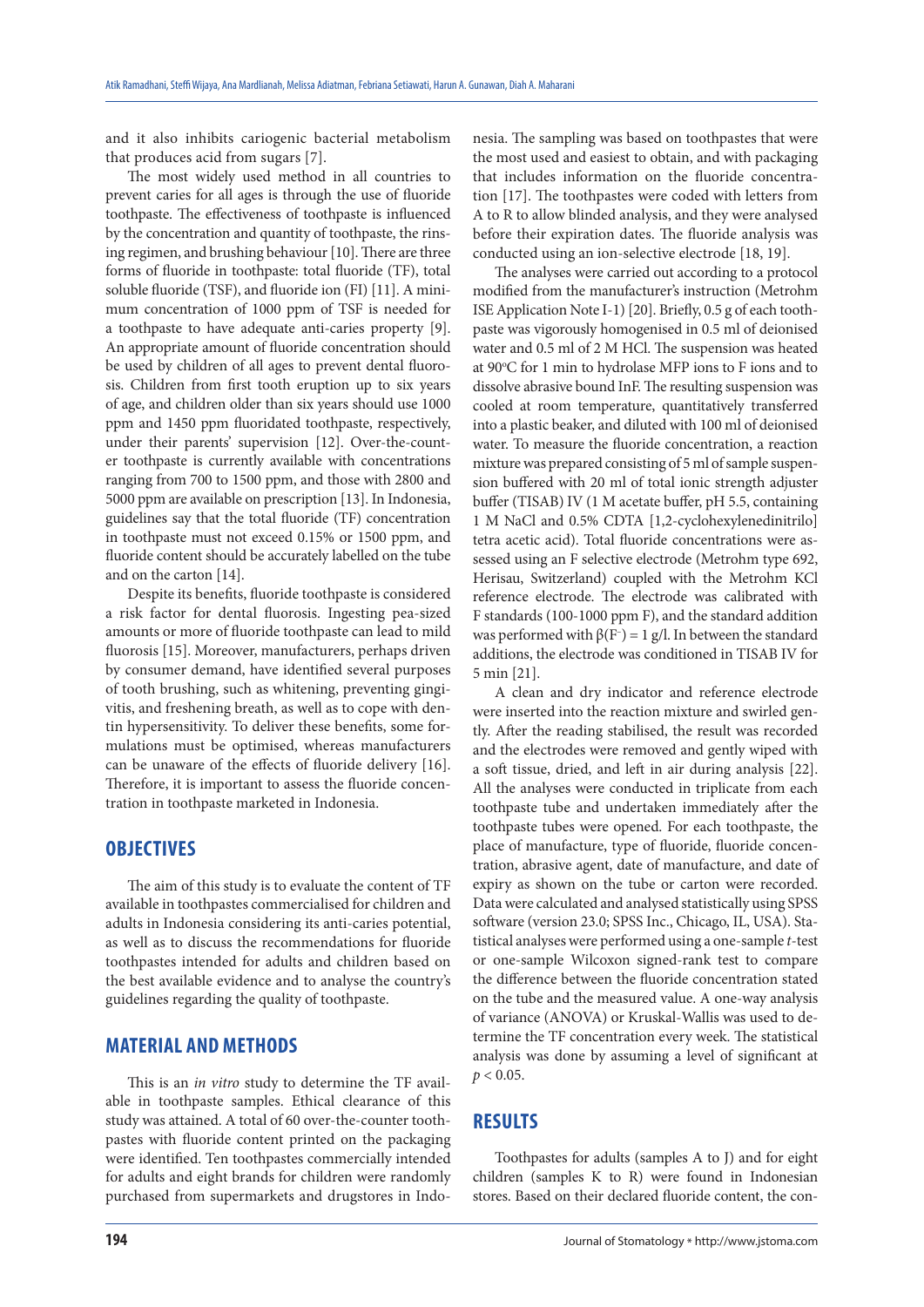|                                     |                          |                          | Table 1. Information from the labels of the adult toothpaste samples and the results of fluoride analysis |                             |                |                            |                  |             |
|-------------------------------------|--------------------------|--------------------------|-----------------------------------------------------------------------------------------------------------|-----------------------------|----------------|----------------------------|------------------|-------------|
| <b>Brand</b>                        | Code                     | <b>Fluoride compound</b> | Abrasive agent                                                                                            | Origin, date of manufacture | Expiry date    | <b>Declared F</b><br>(ppm) | $(ppm)^a$        | p-value     |
| Colgate Maximin Cavity Protection   | ⋖                        | MFP                      | hydrated silica<br>$\mathsf{CaCO}_{\mathfrak{z}'}$                                                        | China, not specified        | January 2020   | 1450                       | 868 (800-970)    | $0.000*$    |
| Pepsodent Double Action             | $\approx$                | MFP                      | hydrated silica<br>$\mathsf{CaCO}_{\mathfrak{z}'}$                                                        | Indonesia, not specified    | July 2021      | 1473                       | 817 (591-1540)   | $0.000^{*}$ |
| Closeup White Attraction            | ب                        | NaF                      | Hydrated silica                                                                                           | Indonesia, not specified    | August 2021    | 1450                       | 3700 (3560-3860) | $0.000*$    |
| Pepsodent Whitening with Perlite    | $\supset$                | <b>MFP</b>               | hydrated silica<br>$GaO_{\gamma}$                                                                         | Indonesia, not specified    | December 2020  | 1473                       | 1880 (1630-2110) | $0.000*$    |
| Ciptadent Maxi Herbal               | ш                        | MFP and NaF              | CaCO <sub>2</sub> , silica                                                                                | Indonesia, not specified    | June 2021      | 1045                       | 798 (753-847)    | $0.000*$    |
| Pepsodent Sensitive Expert Gum Care | $\overline{\phantom{a}}$ | MFP                      | Hydrated silica                                                                                           | Indonesia, not specified    | March 2021     | 1460                       | 1620 (1440-1830) | $0.000*$    |
| Sensodyne Fresh Mint                | ں                        | NaF                      | Hydrated silica                                                                                           | Thailand, May 2018          | May 2021       | 1001                       | 2820 (2550-3900) | $0.000*$    |
| Pepsodent 123 Herbal                | H                        | MFP                      | Hydrated silica<br>$\mathsf{Ca}\mathsf{C}\!\mathsf{O}_{\mathfrak{z}'}$                                    | Indonesia, not specified    | July 2021      | 1473                       | 1000 (516-2650)  | $0.032*$    |
| Darlie Double Action                |                          | MFP                      | Dicalcium phosphate                                                                                       | China, August 2018          | June 2021      | 1000                       | 458 (403-488)    | $0.000*$    |
| Pepsodent 123 Total Protect         |                          | MFP                      | hydrated silica<br>$\mathbf{G}^{\mathbf{C}_{\grave{\boldsymbol{\gamma}}}}$                                | Indonesia, not specified    | June 2021      | 1473                       | 925 (843-1740)   | $0.001*$    |
| Kodomo                              | $\!\! \simeq$            | NaF                      | Silica                                                                                                    | Indonesia, not specified    | July 2021      | 500                        | 1340 (1230-1770) | $0.000*$    |
| Pepsodent                           |                          | NaF                      | Hydrated silica                                                                                           | Indonesia, not specified    | September 2021 | 1000                       | 3300 (1260-4760) | $0.000*$    |
| Colgate                             | Σ                        | NaF                      | Hydrated silica                                                                                           | Thailand, not specified     | June 2021      | 600                        | 1750 (1350-2290) | $0.000*$    |
| Darlie Bunny Kids                   | $\geq$                   | MFP                      | Hydrated silica                                                                                           | China, not specified        | May 2021       | 600                        | 1430 (1300-1990) | $0.000*$    |
| Master Kids                         | $\circ$                  | MFP                      | Silica                                                                                                    | Indonesia, not specified    | July 2021      | 526                        | 857 (670-1390)   | $0.000^{*}$ |
| <b>B&amp;B Kids</b>                 | $\sim$                   | MFP                      | Silica                                                                                                    | Indonesia, not specified    | August 2021    | 526                        | 1220 (746-1540)  | $0.000*$    |
| Dione Kids                          | $\sim$                   | MFP and NaF              | Hydrated silica                                                                                           | Indonesia, not specified    | July 2021      | 434                        | 1710 (1625-2380) | $0.000*$    |
| Dee-dee                             | $\approx$                | MFP                      | Silica, dicalcium phosphate dehydrate                                                                     | Indonesia, not specified    | July 2021      | 105                        | $111(56-177)$    | 0.866       |

 $^{1}$ Values are the median (min-max) of three independent experiments *aValues are the median (min-max) of three independent experiments*  $*p < 0.05$  significantly different from the declared F *\*p < 0.05 significantly different from the declared F*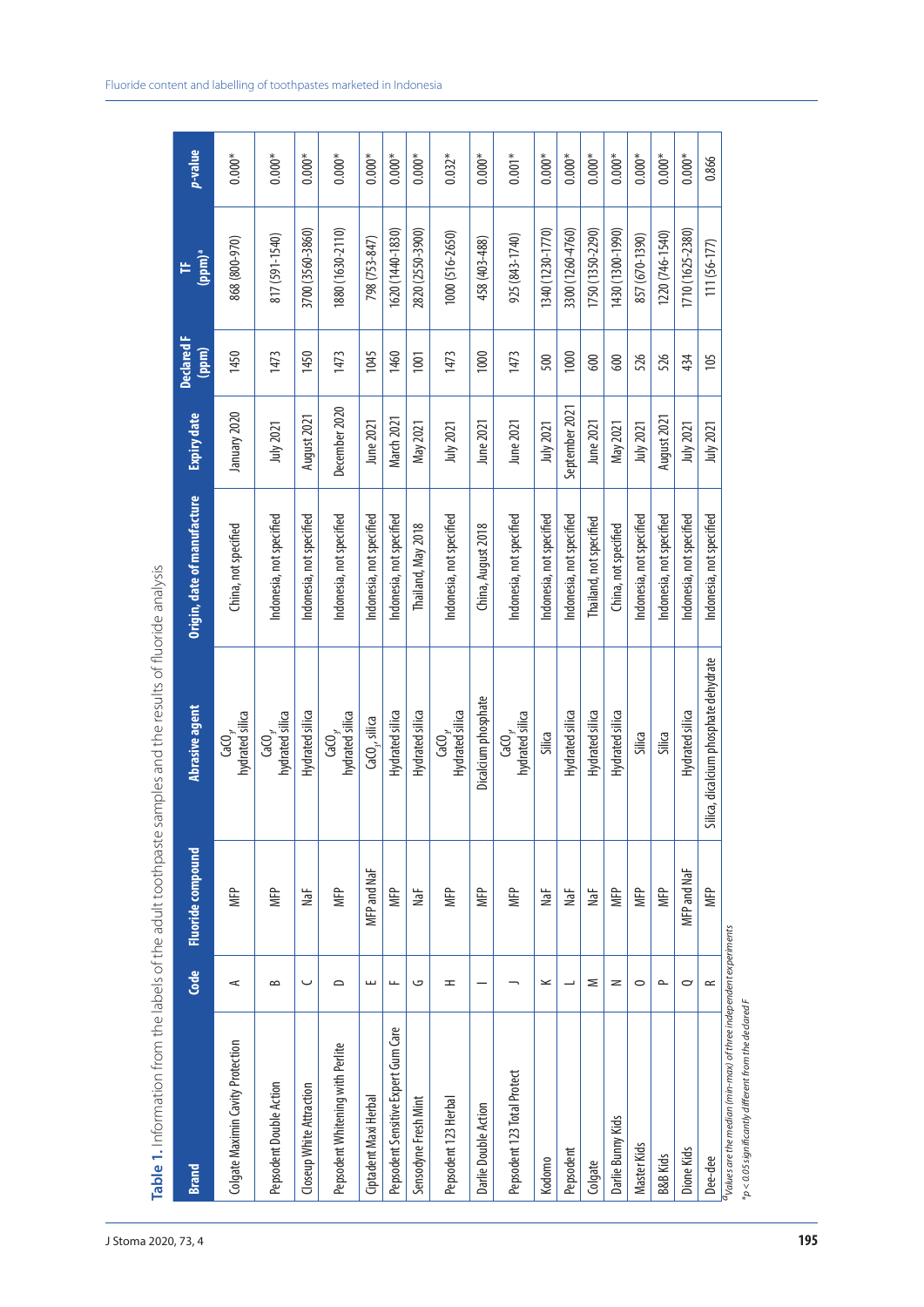| <b>Brand</b>                             | Code         | TF 1 <sup>st</sup> week <sup>a</sup><br>(ppm) | TF 2 <sup>nd</sup> week <sup>a</sup><br>(ppm) | TF 3rd week <sup>a</sup><br>(ppm) | p-value  |
|------------------------------------------|--------------|-----------------------------------------------|-----------------------------------------------|-----------------------------------|----------|
| <b>Colgate Maximin Cavity Protection</b> | A            | 940 (866-970)                                 | 853 (841-895)                                 | 859 (800-881)                     | $0.005*$ |
| Pepsodent Double Action                  | B            | 996 (813-1540)                                | 630 (591-1170)                                | 717 (626-1230)                    | $0.040*$ |
| Closeup White Attraction                 | C            | 3830 (3650-3860)                              | 3690 (3600-3830)                              | 3690 (3560-3770)                  | 0.050    |
| Pepsodent Whitening with Perlite         | D            | 2060 (2020-2110)                              | 1890 (1830-1920)                              | 1820 (1730-1840)                  | $0.000*$ |
| Ciptadent Maxi Herbal                    | E            | 781 (753-802)                                 | 814 (781-833)                                 | 817 (761-847)                     | $0.002*$ |
| Pepsodent Sensitive Expert Gum Care      | F            | 1670 (1590-1750)                              | 1690 (1440-1830)                              | 1510 (1470-1760)                  | $0.000*$ |
| Sensodyne Fresh Mint                     | G            | 3500 (3120-3900)                              | 2820 (2740-2990)                              | 2640 (2550-2780)                  | $0.000*$ |
| Pepsodent 123 Herbal                     | Н            | 1060 (993-2650)                               | 706 (675-1880)                                | 578 (516-1860)                    | $0.030*$ |
| <b>Darlie Double Action</b>              |              | 469 (457-488)                                 | 470 (452-479)                                 | 432 (403-452)                     | $0.000*$ |
| Pepsodent 123 Total Protect              |              | 940 (867-1740)                                | 929 (861-1700)                                | 918 (843-1640)                    | 0.394    |
| Kodomo                                   | К            | 1725 (1680-1770)                              | 1326 (1300-1440)                              | 1290 (1230-1360)                  | $0.000*$ |
| Pepsodent                                | L            | 4240 (4200-4760)                              | 3130 (3070-3560)                              | 2600 (2550-3330)                  | $0.000*$ |
| Colgate                                  | M            | 2240 (2200-2290)                              | 1750 (1740-1790)                              | 1390 (1350-1440)                  | $0.000*$ |
| Darlie Bunny Kids                        | N            | 1960 (1860-1990)                              | 1380 (1360-1410)                              | 1405 (1360-1490)                  | $0.000*$ |
| Master Kids                              | $\mathbf{0}$ | 825 (786-853)                                 | 919 (670-961)                                 | 1335 (1250-1390)                  | $0.032*$ |
| <b>B&amp;B Kids</b>                      | P            | 1250 (1180-1280)                              | 864 (746-890)                                 | 1520 (1310-1540)                  | $0.012*$ |
| Dione Kids                               | Q            | 2185 (2060-2380)                              | 1682 (1630-1730)                              | 1675 (1625-1790)                  | $0.000*$ |
| Dee-dee                                  | R            | 129 (69-153)                                  | 97 (56-113)                                   | 146 (59-177)                      | 0.370    |

|  |  | Table 2. Fluoride ion concentrations by week |  |
|--|--|----------------------------------------------|--|
|--|--|----------------------------------------------|--|

*a Values are the median (min-max) of three independent experiments. \*p < 0.05 significantly different in each week*

centration of fluoride in the samples ranged from 105 to 1473 ppm. These were clearly distinguished as having a high F concentration (1000 ppm or more) (samples A, B, C, D, E, F, G, H, I, J, and L) or a low F concentration (less than 1000 ppm) (samples K, M, N, O, P, Q, and R). Among the fluoride toothpastes analysed, five contained natrium fluoride (NaF) as the main active ingredient, 11 used monofluorophosphate (MFP), and two samples contained both. Regarding the abrasiveness declared by the manufacturer, NaF-based toothpastes contained silica, and MFP-based contained calcium carbonate  $(\text{CaCO}_3)$ and silica. The exceptions were samples F and I, which are MFP-based toothpastes that contained silica or dicalcium phosphate as their abrasive agent, respectively (Table 1).

The concentration of TF in the samples did not coincided with the level declared on the products' labels. Only one product (R) had a TF content consistent with the manufacturer's declaration. Samples A, B, E, H, I, and J had a lower TF concentration than was stated on the label, samples C, D, F, G, K, L, M, and Q had higher concentrations than expected. Indeed, their TF concentrations were higher than the maximum allowed by the Indonesian regulation. Moreover, the TF concentrations in samples M and Q were 1750 and 1710 ppm, significantly higher than declared by the manufacturer. Sample R had the smallest TF concentration.

Furthermore, we found that the TF concentration decreased every week after the sample was opened in al-

most all the samples. Statistically, only samples C, J, and R showed no significant difference (Table 2). All the information required by the Indonesian regulation was labelled either on the carton or tube, including the expiration date and origin. However, the date of manufacture was reported on just two samples (Table 1).

## **DISCUSSION**

Regular use of fluoride toothpaste to reduce the prevalence and development of new dental caries has been extensively documented [9, 23, 24]. A minimum concentration of 1000 ppm has been found to show statistically significant benefits for the prevention of dental caries [9]. Nonetheless, unclear information about the types and concentrations of fluoride has been encountered [25]. The present study is the first report regarding fluoride concentration analysis contained in toothpastes marketed in Indonesia. Because there may be discrepancies between the manufacturers' claimed amounts of fluoride and the actual TF content, fluoride concentration assessment becomes relevant. This study found that the declared TF concentrations and the levels found in the analysis were inconsistent in almost all toothpastes. Few samples had the TF level that was declared by the manufacturer [26, 27]. The TF concentrations of all the toothpastes were lower than those declared by the manufacturers, with one in four having a TSF concentration less than 1000 ppm.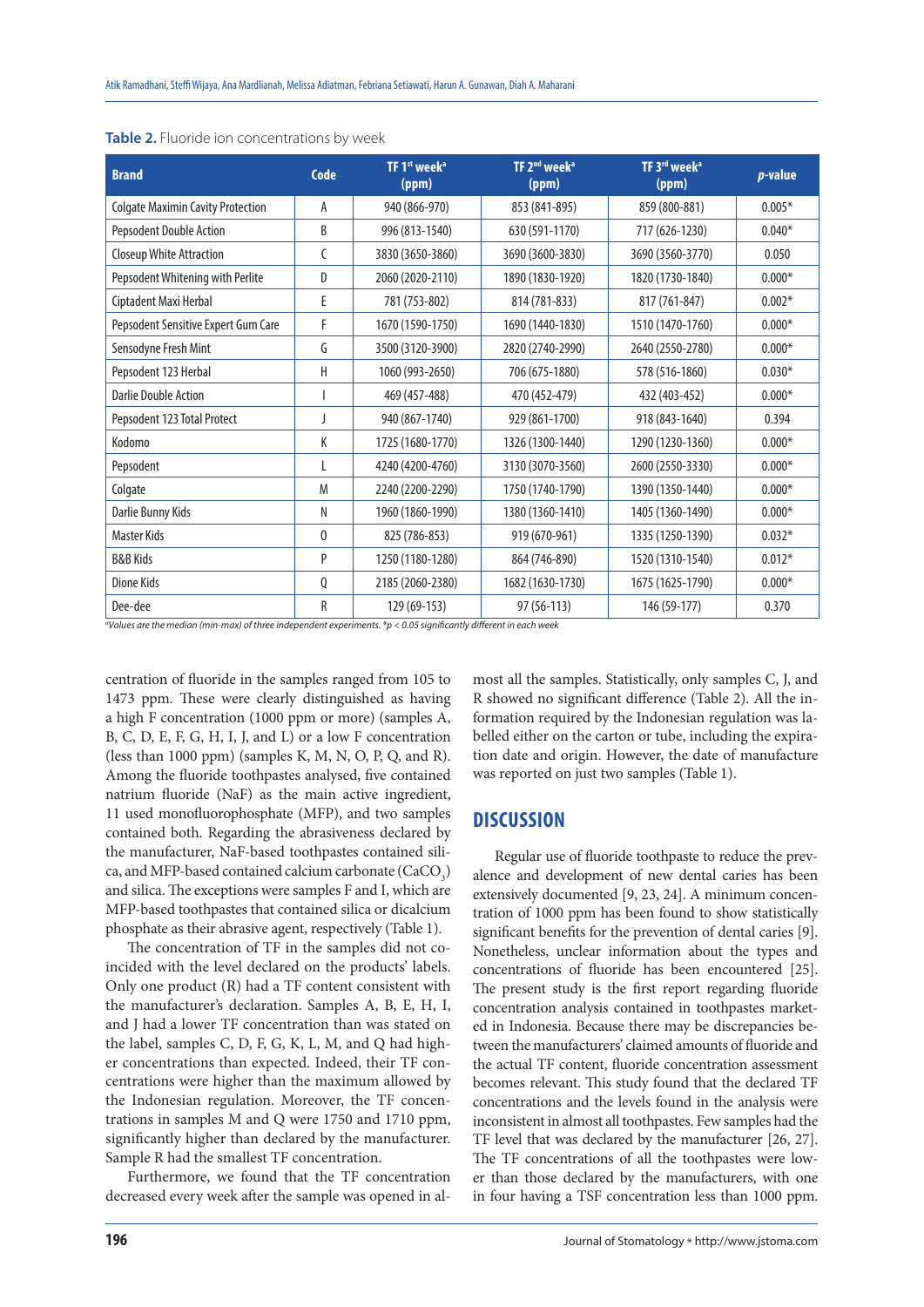Conversely, several studies have reported TF concentrations that matched local standards [27-29]. If strict quality control procedures are not followed, then TF concentrations are likely to vary. This difference in value is highly detrimental to consumers because the information provided is false and it violates consumer rights. Hence, there should be routine monitoring and controlling of these products.

In silica-based toothpastes, NaF is highly ionisable, which means that the fluoride is activated as soon as it enters the oral cavity and reduces enamel demineralisation suggesting the availability of soluble fluoride concentration [11]. Five of 18 toothpastes in this study had NaF as the main active ingredient and silica as the abrasive agent. The TF concentration was considerably greater in NaF/Si-based toothpastes than in others. To be effective, the added fluoride should not be chemically bound to other ingredients, especially to calcium as an abrasive. However, in most developing countries, the majority of toothpastes contain calcium carbonate because its less expensive than silica [25]. This study revealed that seven of 18 toothpaste samples had MFP as a fluoride source with calcium carbonate as the abrasive agent. In these samples, the TF concentration tended to be lower than in NaF/Si-based toothpaste. This result is consistent with a previous study developed in India, which also found that the free available soluble fluoride concentration in sodium monofluorophosphate  $(SMFP)/CaCO<sub>3</sub>$ -based toothpastes was lower than in NaF/Si-based toothpastes: 86% (SD = 16%) and 98 (SD = 1%), respectively [30]. To overcome this problem, manufacturers should compensate for the amount of F inactivated by the abrasive during product storage and ensure the availability of soluble F [28]. Unfortunately, the Indonesian regulations do not specify the amount of TF that must be maintained as soluble in the formulation of toothpastes.

This study identified significant differences in fluoride concentrations over time. All MFP-based toothpastes formulated with calcium as the abrasive agent showed lower TF concentrations over time. This may be caused by chemical changes that occur over time, converting one form of fluoride to another inside the toothpaste tube because of product instability. Therefore, MFP-based toothpastes should be formulated with calcium carbonate because the fluoride is firmly bound to the phosphate component to ensure the availability of soluble F during storage. However, that bond is unstable. MFP undergoes hydrolysis over time and releases F ions that react with calcium to form insoluble calcium fluoride  $(CaF_2)$  in the toothpaste, thus reducing the preventive effects [28]. Regarding NaF-based toothpastes, some studies have shown that NaF formulated with silica is more stable than when calcium carbonate is the abrasive agent [29]. In the present study, samples G, K, L, and M showed statistically different TF concentrations within a week. This may be related to storage conditions, because time and temperature tend to reduce the effectiveness of the fluoride concentration. Most manufacturers did not provide the date of manufacture. This raises concerns about the effectiveness of toothpaste if it is stored for a long period. Another concern is that high storage temperature may affect the stability of fluoride, because an increased temperature can accelerate hydrolysis [27]. It should be emphasised that the time that toothpaste stays in a store is estimated to be approximately three months. It should be at a temperature under 26.3°C to maintain the soluble fluoride that provides the anti-caries effect. Further analysis regarding the detailed ingredients of the toothpaste should be developed to collect more information.

The limitations of our study are related to the method of analysis, which determines only the TF, whereas a toothpaste's anti-caries effectiveness can be considered only from the amount of fluoride ion dissolved in the oral cavity (TSF) [9, 11, 28]. Nonetheless, most of the evaluated toothpastes showed similar measured TSF in NaF/Si-based toothpastes and 15-50% less TSF than MFP-based toothpastes with calcium-containing abrasives [11, 26, 28, 30]. Future studies should be performed to analyse the TSF concentration of each toothpaste to gain more information about the amount of fluoride that is left in the oral cavity when brushing teeth. However, the present study does provide results that can contribute to the current regulation and recommendation about the fluoride concentrations marketed in Indonesia. When analysing the TF concentration, only 11 of 18 toothpastes contained TF higher than 1000 ppm (C, D, F, G, H, K, L, M, N, P, and Q) – the minimum concentration needed to be effective against caries [9]. Only 3 out of 10 adult toothpastes (C, D, and G) contained TF higher than the 1500 ppm recommended for people at high risk for dental caries. Toothpaste H contained TF at exactly 1000 ppm, but considering the presence of calcium abrasive in the formulation, the soluble fluoride may be lower than 1000 ppm, which was not effective against caries. The adult toothpastes with more than 1000 ppm of fluoride that were formulated with MFP/CaCO<sub>3</sub> demonstrated that using MFP as the fluoride form is not chemically stable when paired with calcium. Differences between declared fluoride by manufactures and the obtained results of this study should be interpreted with caution. Limitations of this study might potentially occur due to discrepancy in the materials and methods applied.

The use of fluoride toothpaste with children has been subjected to several systematic reviews [9, 13, 15]. The European Academy of Paediatric Dentistry recommended that the minimum concentration of fluoride in toothpaste for children is 1000 ppm, whereas the FDI World Dental Federation advocates the use of over-the-counter toothpaste with a fluoride concentration between 1000 and 1500 ppm, with a minimum of 800 ppm F ion bioavailability [12]. Fluoride toothpastes (K, N, and P) with F concentrations of 1000-1450 ppm are recommended for children below six years of age under the supervision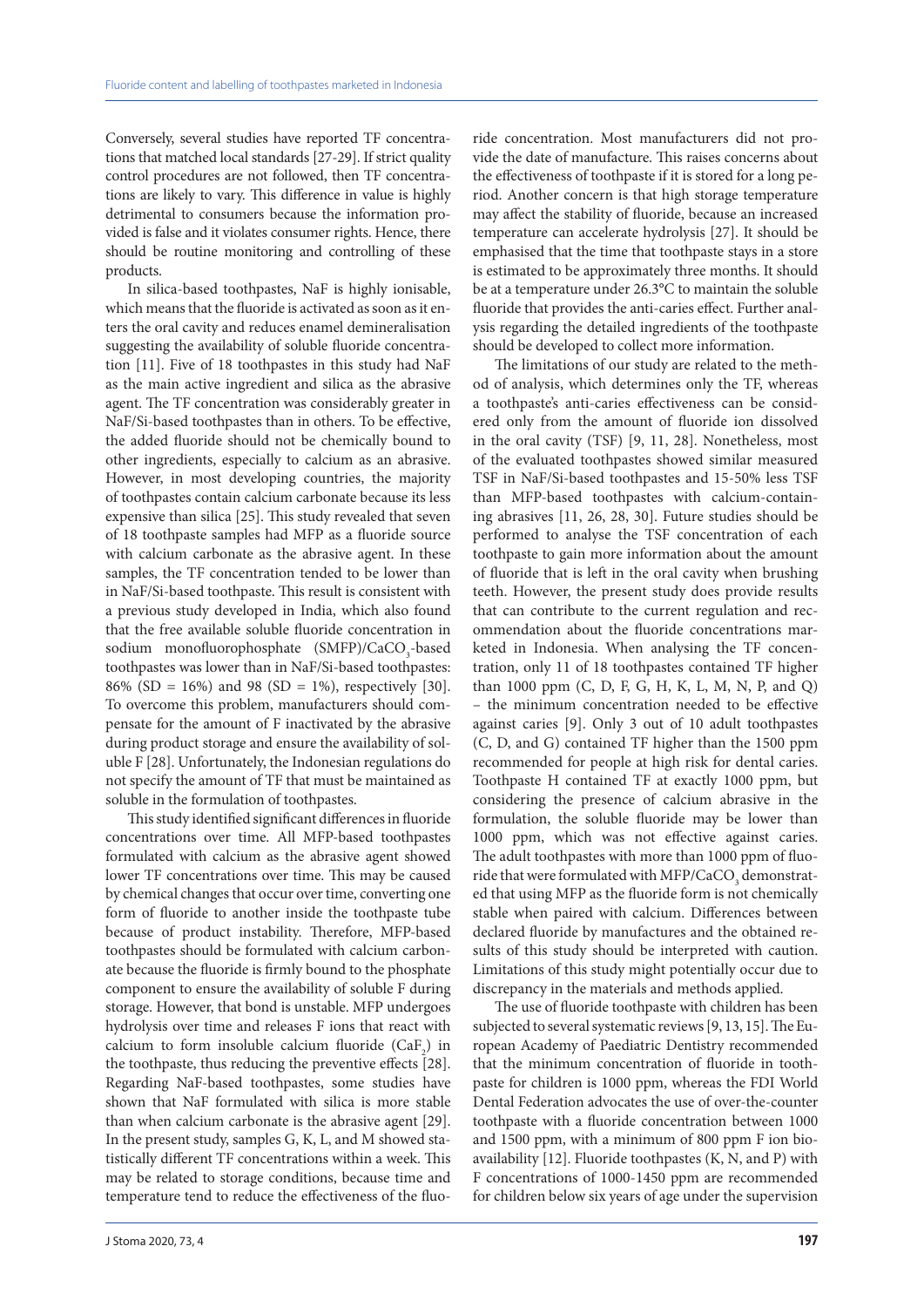of parents. A smear of fluoride toothpaste was recommended for children from the first tooth to two years of age, while a pea-sized amount was recommended for children between two and six years of age. Toothpaste with a concentration lower than 1000 ppm (R and O) can be considered for young children if they are regularly exposed to other sources of fluoride [12]. Toothpastes with a high concentration of fluoride (more than 1450 ppm like samples L, M, and Q) are not recommended for children under six years of age, except by prescription. However, the labels state that they are recommended for children under the age of six years. These particular products could pose a serious risk as they contains threefold higher F content than declared.

Many countries have no specific regulation concerning the actual amount of soluble fluoride in toothpaste [25, 27, 28]. Indonesia's regulation states that the TF concentration in toothpaste should not exceed 0.15% or 1500 ppm; it does not define the minimum TSF concentration. These standards leave consumers unprotected due to the poor anti-caries efficacy of some toothpastes. The need to review the guidelines about the quality of fluoride in marketed toothpastes is crucial. Regulation should ensure a minimum of 1000 ppm TSF concentration in toothpaste formulations. Quality control, standard settings, and compliance are required.

## **CONCLUSIONS**

The TF content in the toothpastes analysed was not consistent with the amount declared by the manufacturers, and some samples contained higher concentrations of TF than recommended by the country's regulations. It is necessary to review the regulation about the amount of soluble fluoride in toothpaste to provide the maximum anti-caries effect and maintain the quality of toothpaste production.

## **CONFLICT OF INTEREST**

The authors declare no potential conflicts of interest with respect to the research, authorship, and/or publication of this article.

#### **References**

- 1. Thomson WM, Broder HL. Oral-health-related quality of life in children and adolescents. Pediatr Clin North Am 2018; 65: 1073- 1084.
- 2. Maharani DA, Adiatman M, Rahardjo A, Burnside G, Pine C. An assessment of the impacts of child oral health in Indonesia and associations with self-esteem, school performance and perceived employability. BMC Oral Health 2017; 17: 65. DOI: https://doi. org/10.1186/s12903-017-0358-5.
- 3. Rachmawati YL, Pratiwi AN, Maharani DA. Cross-cultural adaptation and psychometric properties of the Indonesia version of the scale of oral health outcomes for 5-year-old children. J Int Soc Prev Community Dent 2017; 7: S75-S81.
- 4. Maharani DA, Zhang S, Gao SS, Chu CH, Rahardjo A. Dental caries and the erosive tooth wear status of 12-year-old children in Jakarta, Indonesia. Int J Environ Res Public Health 2019; 16: 2994.
- 5. Petersen PE, Ogawa H. Prevention of dental caries through the use of fluoride – the WHO approach. Community Dent Health 2016; 33: 66-68.
- 6. Tickle M, Ricketts DJN, Duncan A, et al. Protocol for a randomised controlled trial to evaluate the effectiveness and cost benefit of prescribing high dose fluoride toothpaste in preventing and treating dental caries in high-risk older adults (reflect trial). BMC Oral Health 2019; 19: 88.
- 7. O'Mullane DM, Baez RJ, Jones S, et al. Fluoride and oral health. Community Dent Health 2016; 33: 69-99.
- 8. Tavss EA, Mellberg JR, Joziak M, Gambogi RJ, Fisher SW. Relationship between dentifrice fluoride concentration and clinical caries reduction. Am J Dent 2003; 16: 369-374.
- 9. Walsh T, Worthington HV, Glenny AM, Marinho VC, Jeroncic A. Fluoride toothpastes of different concentrations for preventing dental caries. Cochrane Database Syst Rev 2019; 3: CD007868.
- 10. Creeth J, Zero D, Mau M, Bosma ML, Butler A. The effect of dentifrice quantity and toothbrushing behaviour on oral delivery and retention of fluoride in vivo. Int Dent J 2013; 63 Suppl 2: 14-24.
- 11. Chávez BA, Vergel GB, Cáceres CP, Perazzo MF, Vieira-Andrade RG, Cury JA. Fluoride content in children s dentifrices marketed in Lima, Peru. Braz Oral Res 2019; 33: e051.
- 12. Toumba KJ, Twetman S, Splieth C, Parnell C, van Loveren C, Lygidakis NΑ. Guidelines on the use of fluoride for caries prevention in children: an updated EAPD policy document. Eur Arch Paediatr Dent 2019; 20: 507-516.
- 13. Scottish Intercollegiate Guidelines Network (SIGN). Dental interventions to prevent caries in children. Edinburgh: SIGN; 2014.
- 14. Republik Indonesia. BPOM. Persyaratan teknis bahan kosmetika. Jakarta; 2015, 2044.
- 15. Wright JT, Hanson N, Ristic H, Whall CW, Estrich CG, Zentz RR. Fluoride toothpaste efficacy and safety in children younger than 6 years: a systematic review. J Am Dent Assoc 2014; 145: 182-189.
- 16. Lippert F. An introduction to toothpaste its purpose, history and ingredients. Monogr Oral Sci 2013; 23: 1-14.
- 17. Martinez-Mier EA, Tenuta LMA, Carey CM, et al. European Organization for Caries Research Workshop: methodology for determination of potentially available fluoride in toothpastes. Caries Res 2019; 53: 119-136.
- 18. World Health Organization. Basic methods for assessment of renal fluoride excretion in community prevention programmes for oral health. Geneva: WHO; 2014.
- 19. Sebastian ST, Siddanna S. Total and free fluoride concentration in various brands of toothpaste marketed in India. J Clin Diagn Res 2015; 9: ZC09-12.
- 20. Widianti TA, Bahar A, Maharani DA, Tumen EC, Yavuz I. Effect of silver diamine fluoride application on fluoride concentration in saliva. J Phys Conf Ser 2018; 1073: 052001.
- 21. Sari DL, Bahar A, Gunawan HA, et al. Fluoride concentration in urine after silver diamine fluoride application on tooth enamel. J Phys Conf Ser 2017; 884: 012054.
- 22. Agustanti A, Maharani DA, Gunawan HA, Callea M. The measurement of fluoride ion in anchovy (Stolephorus insularis) using ion selective electrode. J Phys Conf Ser 2018; 1073: 022001.
- 23. Jepsen S, Blanco J, Buchalla W, et al. Prevention and control of dental caries and periodontal diseases at individual and population level: consensus report of group 3 of joint EFP/ORCA workshop on the boundaries between caries and periodontal diseases. J Clin Periodontol 2017; 44 Suppl 18: S85-S93.
- 24. Whelton HP, Spencer AJ, Do LG, Rugg-Gunn AJ. Fluoride revolution and dental caries: evolution of policies for global use. J Dent Res 2019; 98: 837-846.
- 25. van Loveren C, Moorer WR, Buijs MJ, van Palenstein Helderman WH. Total and free fluoride in toothpastes from some non-established market economy countries. Caries Res 2005; 39: 224-230.